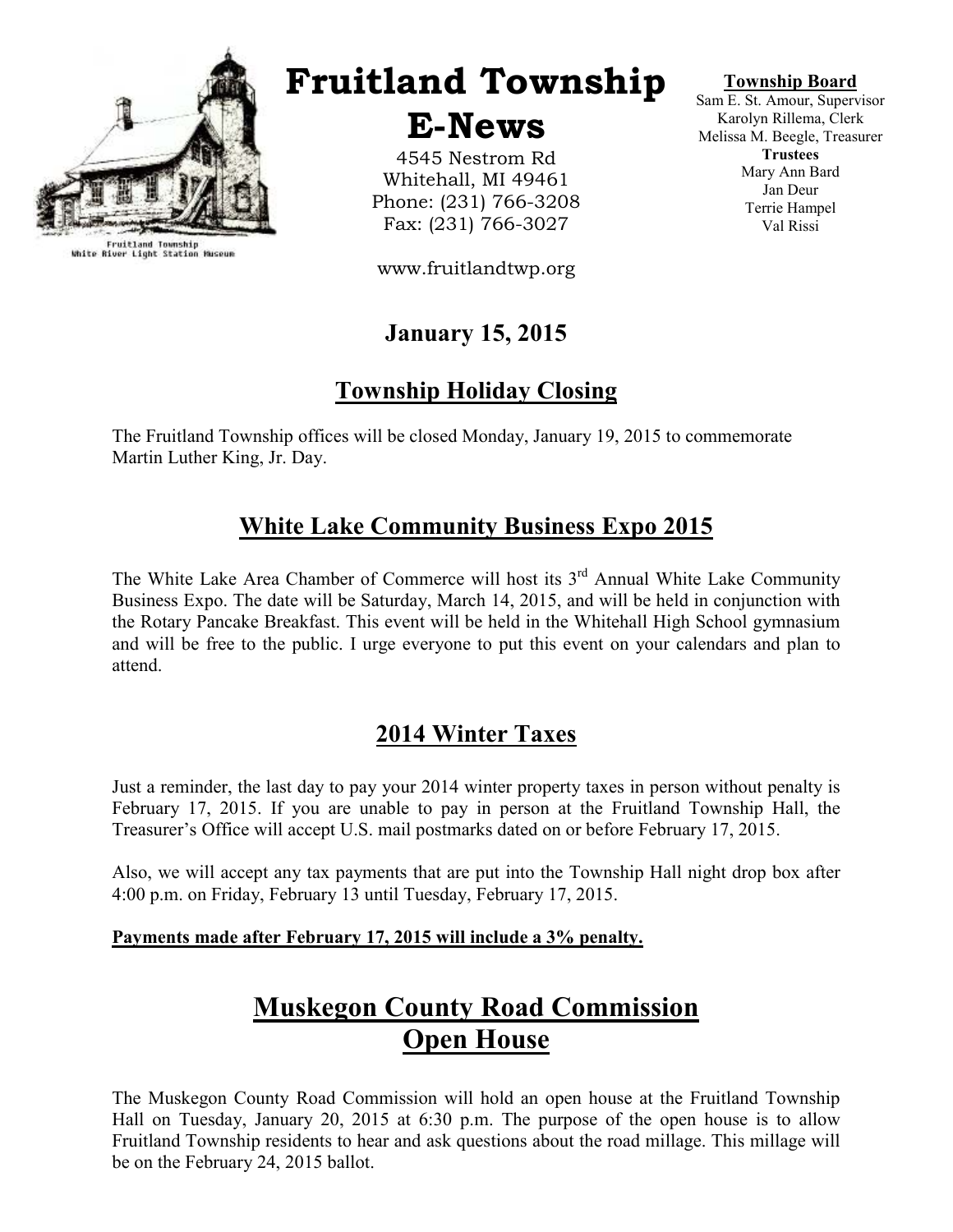

### **MUSKEGON-OCEANA AFFORDABLE HOUSING INITIATIVES**

A subsidiary of Muskegon Oceana CAP 1170 W. Southern Avenue Muskegon, MI 49441 Phone: 231-725-9499, Fax: 231-225-0455

### 2015 Class Schedule

Jan. - Mar.

#### THE SAVVY HOMEBUYER

A two-part series that discusses: assessing buyer readiness, selecting a home, working with real estate professionals, home inspections, purchase agreements, mortgages, closing documents, spending plans and credit, fair housing, predatory lending, foreclosure, and maintenance of your home and finances.

Daytime classes are on an as needed basis.

| Day      | Date       | Time          | Session | Location |
|----------|------------|---------------|---------|----------|
| Thursday | 01/15/2015 | $6:00 - 9:00$ | Part I  | MOCAP    |
| Thursday | 01/22/2015 | $6:00 - 9:00$ | Part II | MOCAP    |
| Thursday | 02/12/2015 | $6:00 - 9:00$ | Part I  | MOCAP    |
| Thursday | 02/19/2015 | $6:00 - 9:00$ | Part II | MOCAP    |
| Thursday | 03/12/2015 | $6:00 - 9:00$ | Part I  | MOCAP    |
| Thursday | 03/19/2015 | $6:00 - 9:00$ | Part II | MOCAP    |

#### **REGISTRATION DEADLINE**

Due to class planning & materials, registration will close at 5:00 p.m. the Tuesday prior to the Part I class date.

#### **LOCATIONS**

MOCAP is located at 1170 W. Southern, near Barclay & Southern, across from NIMS Elementary School

#### **FINANCIAL CAPABILITY**

A six week series designed to provide families with the financial tools it takes to utilize their resources to the fullest and make an informed home buying choice. You must complete Homebuyers' Education Parts I & II to register for this series. Sessions include: Money Management Skills, Developing a Spending Plan, Borrowing Basics, Consumer Protection & Rights, Banking Basics-Bank Services, Debt Reduction & Saving, Insurance & Long Term Planning, Healthy Homes & Homeownership.